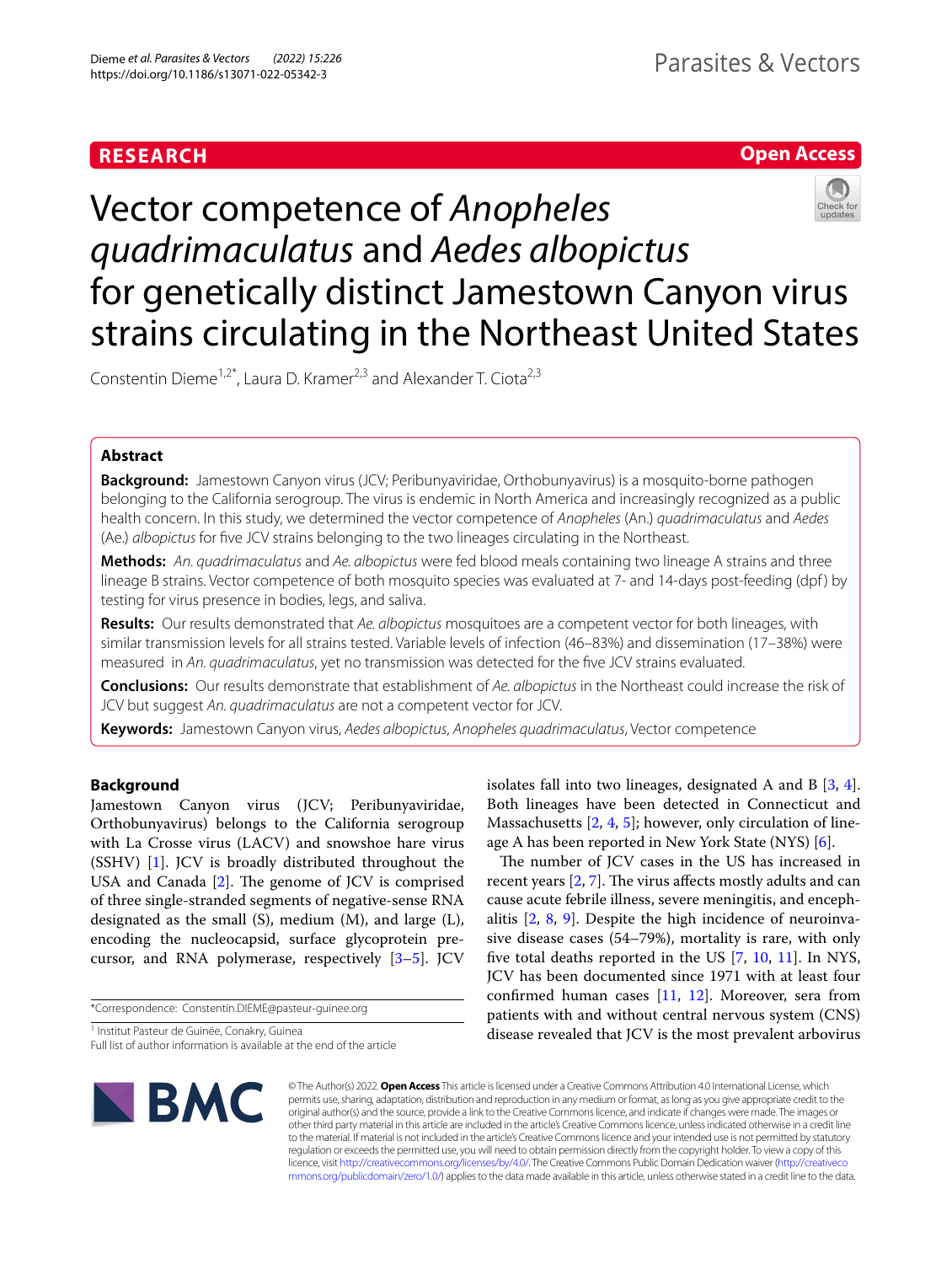in NYS patients with antibody to California serogroup viruses, followed by LACV  $[13]$  $[13]$ . A previous study in Connecticut demonstrated seroprevalence rates for JCV ranging from 3.9–10.1%, yet recent increases in diagnosed cases would suggest seroprevalence likely exceeds historic rates [\[14](#page-5-2), [15](#page-5-3)].

JCV infects a variety of free-ranging ungulates (deer, bison, moose, elk), but white-tailed deer are recognized as a principal amplification host  $[3, 8]$  $[3, 8]$  $[3, 8]$  $[3, 8]$ . The seroprevalence rates of white-tailed deer for JCV were estimated to be 21% and 54.7% in Connecticut and NYS, respectively [[16,](#page-5-4) [17\]](#page-5-5). In NYS, the virus was found associated with 12 mosquito species including *An. punctipennis* and *An. quadrimaculatus*, which regularly feed on white-tailed deer [\[6](#page-4-5), [18\]](#page-5-6). In total, JCV has been isolated from 26 mosquito species in several genera including *Aedes* (Ae.), *Anopheles* (An.), *Culex*, *Coquillettidia*, and *Culiseta* [\[17](#page-5-5), [19\]](#page-5-7). While it has been suggested that *Aedes* mosquitoes act as principal vectors [[17\]](#page-5-5), the primary vector of JCV in the Northeast, including in NYS, is unknown. Isolation of JCV from *Ae. albopictus* and *An. quadrimaculatus* is suggestive of their potential involvement in the transmission cycle of the virus [[17](#page-5-5)]. Furthermore, *Anopheles* spp. have been shown to play a primary role in vectoring the orthobunyavirus Cache Valley virus (CVV) in NYS [\[20](#page-5-8), [21\]](#page-5-9).

The objective of this study was to determine the vector competence of *An. quadrimaculatus* and *Ae. albopictus* for JCV strains belonging to the two lineages circulating in the Northeast.

## **Methods**

## **Mosquitoes**

A colony of unknown generations of *An. quadrimaculatus* (Orlando strain) was obtained from BEI (MRA-139) and were maintained at 27 °C under standard rearing [\[22](#page-5-10), [23\]](#page-5-11). *Aedes albopictus* colony (Spring Valley, New York, kindly provided by Laura Harrington, Cornell University) was established in 2019 from feld-collected eggs. *Aedes albopictus* were hatched in distilled water, reared and maintained similarly to *Anopheles* as described [\[23](#page-5-11)].

## **Experimental infections of mosquitoes with Jamestown Canyon virus**

Five JCV strains originally isolated from mosquito pools in Connecticut (kindly provided by Philip Armstrong, CAES), and previously found to be genetically distinct, were freshly propagated in Vero (African Green Monkey kidney) cell cultures in separated plates maintained at 37 °C, 5%  $CO<sub>2</sub>$ . These included 3836–05 (lineage A, 2005; S, M, L accession nos. EF681835, EF687050, EF687103), 11,497–03 (lineage A, 2003; S, M, L accession nos. EF81845, EF87121, EF687059), 1441–01 (lineage B, 2001; S, M, L accession nos. EF681814, EF687110, EF687027), 1425–02 (lineage B, 2002; S, M, L accession nos. EF681813, EF687091, EF687039) and 4148–03 (lineage B, 2003; S, M, L accession nos. EF681827, EF687114, EF687051). At 48 h following infection (multiplicity of infection  $\approx$  1.0), the supernatant of each strain was harvested and diluted 1:1 with defbrinated sheep blood plus a fnal concentration of 2.5% sucrose. Female *An. quadrimaculatus* mosquitoes (3–5 days old) from unknown generations were deprived of sugar for 1–2 h, and F7 female *Ae. albopictus* (5–7 days old) deprived of sugar for 24 h were ofered a JCV-blood suspension for 45 min via a Hemotek membrane feeding system (Discovery Workshops, Acrington, UK) with porcine sausage casing membrane at 37 °C [\[22](#page-5-10)]. Following feeding, females were anesthetized with  $CO<sub>2</sub>$ , and fully engorged mosquitoes were transferred to 0.6-l cardboard containers and maintained with 10% sucrose at 27 °C until harvested for testing [[24\]](#page-5-12). A 1-ml aliquot of each pre-feeding blood meal was frozen at − 80 °C to determine JCV blood meal titers.

## **Evaluation of mosquito vector competence for Jamestown Canyon virus**

Infection, dissemination, and transmission were determined on days 7 and 14 post-infectious blood (dpi) meal as previously described [\[22](#page-5-10), [23\]](#page-5-11). Blood meals, mosquito bodies, legs and salivary secretions were assayed for infection by plaque assay on Vero cells [[23](#page-5-11), [24](#page-5-12)]. Briefy, Vero cells were seeded in six-well plates at a density of  $6.0 \times 10^5$  cells per well and were incubated for 3–4 days at 37 °C in 5%  $CO<sub>2</sub>$  to produce a confluent monolayer. The cell monolayers were inoculated with 0.1-ml of tenfold serial dilutions of the blood meals (diluted in BA-1) in duplicate or with undiluted mosquito bodies, legs and salivary secretions from each homogenized mosquito sample. Viral adsorption was allowed to proceed for 1 h at 37 °C with rocking of the plates every 15 min. A 3-ml overlay of MEM, 5% FBS and 0.6% Oxoid agar supplemented with  $0.2 \times$  penicillin/streptomycin per ml,  $0.5 \mu$ g fungizone (Amphotericin B) per ml and 20 ug gentamicin per ml was added at the conclusion of adsorption. The infected monolayers were incubated at 37  $\degree$ C in 5% CO<sub>2</sub>. After 2 days of infection, a second overlay, similar to the frst but with the addition of 1.5% neutral red (Sigma-Aldrich Co., St. Louis, MO), was added to the wells, and the plates were incubated at 37 °C in 5%  $CO<sub>2</sub>$  overnight. For the blood meal, the plaques were counted, and the viral titer was calculated and expressed as plaque-forming units (PFU) per ml. For mosquito samples, presence or absence of plaques was checked.

Dissemination rate is the proportion of mosquitoes with infected legs among the mosquitoes with infected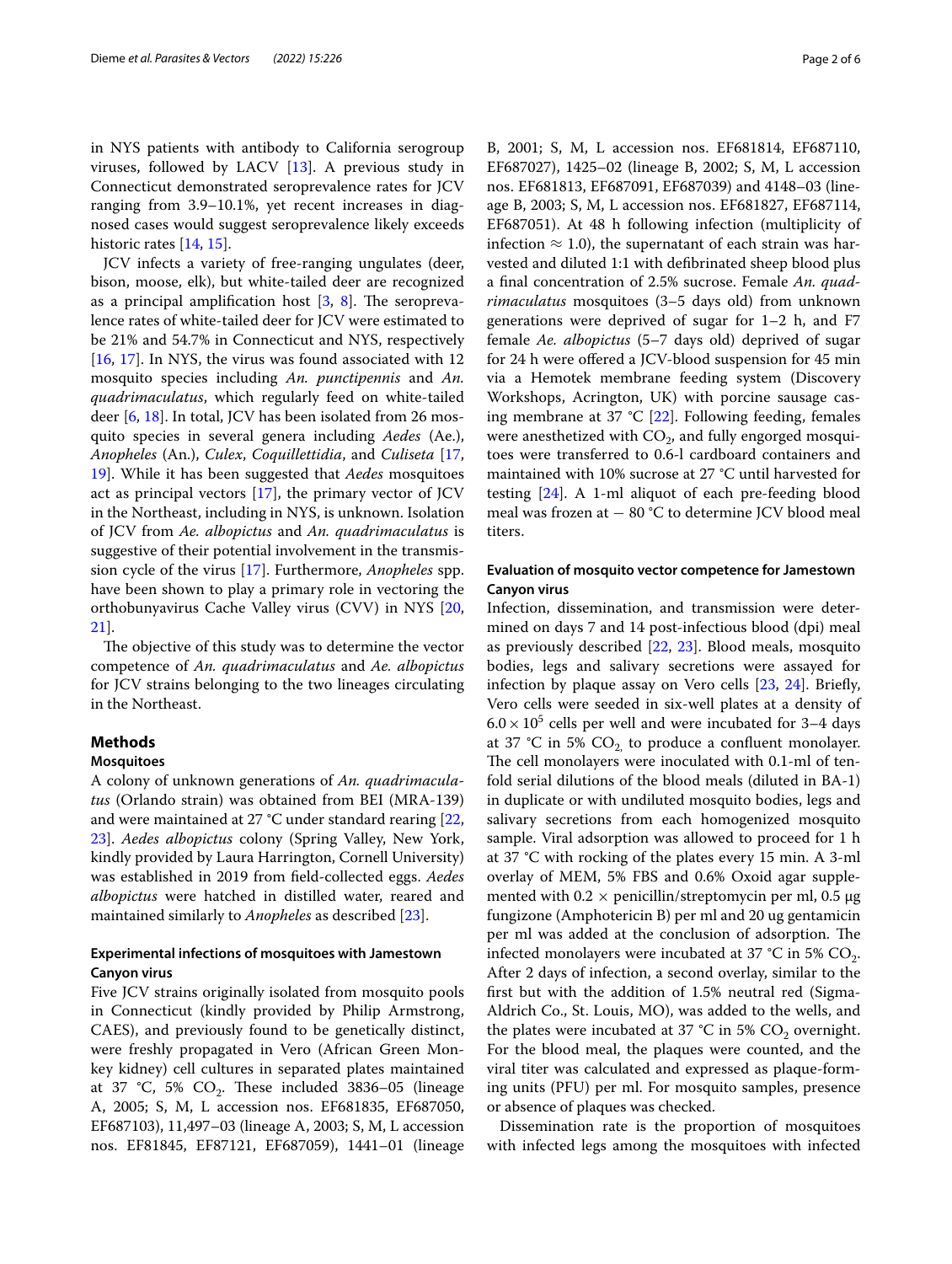bodies. Transmission rate is the proportion of mosquitoes with infectious saliva collected by capillary transmission method among mosquitoes with disseminated infection [[22,](#page-5-10) [23\]](#page-5-11).

#### **Statistical analysis**

A Fisher's exact test was used to compare infection, dissemination and transmission rates within mosquito species and between both time points and virus strains [\[21](#page-5-9), [23\]](#page-5-11). All statistical analyses were carried out at a signifcance level of *p*<0.05. OpenEpi, version 3, open-source calculator-TwobyTwo [\(http://www.openepi.com/Twoby](http://www.openepi.com/TwobyTwo/TwobyTwo.htm) [Two/TwobyTwo.htm](http://www.openepi.com/TwobyTwo/TwobyTwo.htm)) was used for all statistical analysis.

## **Results**

*Anopheles quadrimaculatus* mosquitoes were orally exposed to fve genetically distinct JCV strains (two lineage A [3836–05, 11,497–03] and three lineage B [1441–04, 1425–02, 4148–03]). Pairwise percent identity for these strains ranges from 99.6 to 88.6 across segments, with distinct mutations identifed in each segment for all strains. Viral load of blood meals ranged from 6.2 to 6.6  $log_{10}$  PFU/ml. Mosquitoes were processed at days 7 and 14 dpi to determine infection, dissemination and transmission rates. Infection rates of *An. quadramaculatis* at 7 dpi ranged from 70.00 to 83.33% and were statistically similar among strains. Interestingly, an overall trend of decreasing infection was measured between time points for all strains, with the exception of 4148-03. This decrease of infection rate was only signifcant for the 1425–02 strain (83.33% vs. 46.67%, Fisher's exact test, *P* < 0.003, OR: 5.714, 95% CI 1.526, 23.7; Table [1\)](#page-2-0). In addition, a signifcant diference in infection rates was measured at 14 dpi between strains 1425–02 and 4148–03 (46.67% vs. 76.67%, respectively; Fisher's exact test,  $P = 0.016$ , OR: 3.755, 95% CI 1.097–13.43; Table [1](#page-2-0)). Except for the 1441–04 strain, which was not disseminated at 7 dpi, similar dissemination rates were observed within strains and between time points. No transmission was detected for any JCV strain at 7 or 14 dpi for *An. quadramaculatis* (Table [1\)](#page-2-0).

Following *Ae. albopictus* exposure to similar JCV blood meal titers (6.5–7.1  $\log_{10}$  PFU/ml), high rates of infection (90.00–100% at 7 dpi, 96.67–100% at 14 dpi) and dissemination (96.30–100% at 7dpi, 93.10–100% at 14 dpi) were measured, with no statistical diferences between strains and time points (Table [2](#page-3-0)). Overall, a signifcant efect of species was measured independent of strain, with higher infection, dissemination and transmission rates at both time points in *Ae. albopictus* relative to *An. quadramaculatis* (two-way ANOVA, *P*<0.05). All JCV strains were transmitted at 7 dpi by *Ae. albopictus*. A decrease in transmission rates with time was measured for all strains, with no detectable virus in saliva of two strains (3836– 05 and 1441–04) at 14 dpi. Signifcantly lower infection rates were measured following exposure to blood meals with lower input titers (4.7 to 5.2  $log_{10}$  PFU/ml; Fisher's exact test, *P*<0.0001, OR: 10.8, 95% CI 2.168–68.39). Interestingly, following both high and low dose exposure, infected *Ae. albopictus* showed high dissemination rates (96.30–100% vs. 85.71–100% at 7 dpi and 100% at 14 dpi for both doses). Similar transmission rates were also measured at 7 and 14 dpi for both lineages, with one strain of each lineage not transmitted at 14 dpi. Our results indicate that *Ae. albopictus* mosquitoes are a highly competent vector for both JCV lineages (Table [2\)](#page-3-0).

<span id="page-2-0"></span>**Table 1** Vector competence of *Anopheles quadrimaculatus* for genetically distinct Jamestown Canyon virus strains

|                                   | Lineage       | Strain    | Input <sub>s</sub> | 7 dpi            |                   |            | 14dpi                      |                  |            |
|-----------------------------------|---------------|-----------|--------------------|------------------|-------------------|------------|----------------------------|------------------|------------|
|                                   |               |           |                    | <b>IRs</b>       | <b>DRs</b>        | <b>TRs</b> | <b>IRs</b>                 | <b>DRs</b>       | <b>TRs</b> |
|                                   | Lineage A     | 3836-05   | 6.5                | 76.67 (23/30)    | 26.09(6/23)       | 0.00(0/6)  | 56.67 (17/30)              | 35.29 (6/17)     | 0.00(0/6)  |
|                                   | Lineage A     | 11.497-03 | 6.6                | 70.00 (21/30)    | 23.81 (5/21)      | 0.00(0/5)  | 53.33 (16/30)              | 25.00 (4/16)     | 0.00(0/4)  |
|                                   | $Mean + SD$   | <b>NA</b> | <b>NA</b>          | $73.33 \pm 4.72$ | $24,95 \pm 1.61$  | 0.00       | $55.00 \pm 2.36$           | $30.14 \pm 7.28$ | 0.00       |
| Anopheles<br>quadrimacu-<br>latus | Lineage B     | 1441-04   | 6.2                | 70.00 (21/30)    | $0.00(0/21)^{b}$  | 0.00(0/0)  | 66.67 (20/30)              | 30.00 (6/20)     | 0.00(0/6)  |
|                                   | Lineage B     | 1425-02   | 6.4                | 83.33 (25/30)    | 24.00 (6/25)      | 0.00(0/6)  | 46.67 (14/30) <sup>b</sup> | 21.43(3/14)      | 0.00(0/3)  |
|                                   | Lineage B     | 4148-03   | 6.5                | 70.00 (21/30)    | 38.10 (8/21)      | 0.00(0/8)  | 76.67 (23/30) <sup>c</sup> | 17.39 (4/23)     | 0.00(0/4)  |
|                                   | Mean $\pm$ SD | <b>NA</b> | <b>NA</b>          | $74.44 + 7.70$   | $20.70 \pm 19.26$ | 0.00       | $63.34 \pm 15.27$          | $22.94 \pm 6.44$ | 0.00       |

*dpi* days post-infection, *IR* infection rate, *DR* dissemination rate, *TR* transmission rate

<sup>a</sup> blood meal titer (log<sub>10</sub> pfu/ml)

<sup>b</sup> Significant difference in the infection rates between time points for the 1425–02 and 1441–04 strains

<sup>c</sup> Significant difference in the infection rates between 1425–02 and 4148–03 strains at 14 dpi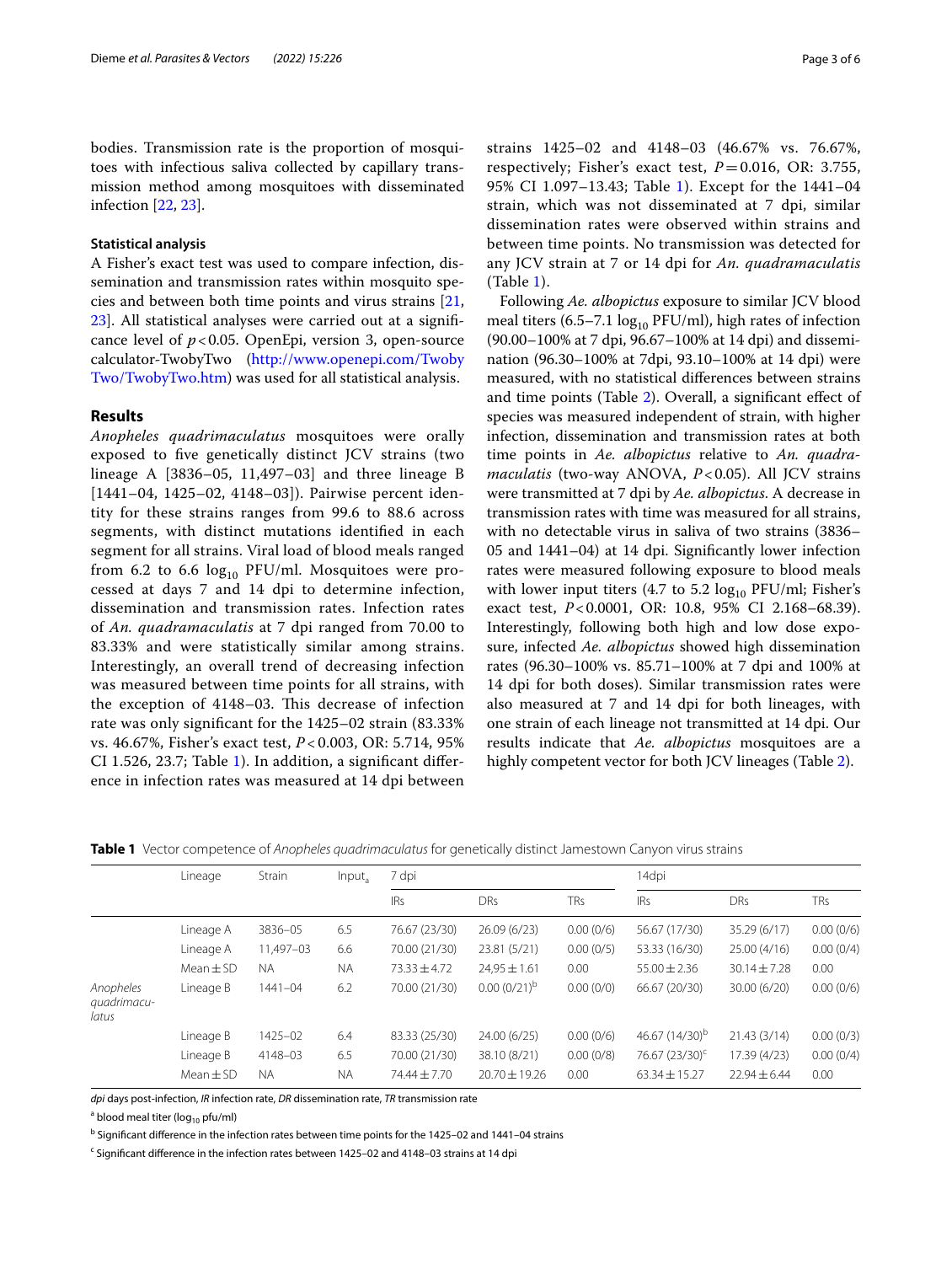<span id="page-3-0"></span>**Table 2** Vector competence of *Aedes albopictus* for genetically distinct Jamestown Canyon virus strains

|                  | Lineage       | Strain      | Input <sup>a</sup> | 7 dpi                      |                  |                  | 14dpi                      |                  |                   |
|------------------|---------------|-------------|--------------------|----------------------------|------------------|------------------|----------------------------|------------------|-------------------|
|                  |               |             |                    | <b>IRs</b>                 | <b>DRs</b>       | <b>TRs</b>       | <b>IRs</b>                 | <b>DRs</b>       | <b>TRs</b>        |
|                  | Lineage A     | 3836-05     | 7.1                | 96.67 (29/30)              | 100.00 (29/29)   | 13.79 (4/29)     | 96.67 (29/30)              | 93.10 (27/29)    | 0.00(0/27)        |
|                  | Lineage A     | 11.497-03   | 7.0                | 93.33 (28/30)              | 100.00 (28/28)   | 14.29 (4/28)     | 100.00 (30/30)             | 100.00 (30/30)   | 3.33(1/30)        |
|                  | $Mean \pm SD$ | <b>NA</b>   | <b>NA</b>          | $95.00 \pm 2.36$           | 100.00           | $14.04 \pm 0.35$ | $98.33 \pm 2.35$           | $96.55 \pm 4.88$ | $1.66 \pm 2.35$   |
|                  | Lineage B     | $1441 - 04$ | 6.5                | 90.00 (27/30)              | 96.30 (26/27)    | 15.38 (4/26)     | 100.00 (30/30)             | 100.00 (30/30)   | 0.00(0/30)        |
|                  | Lineage B     | $1425 - 02$ | 6.6                | 100.00 (30/30)             | 100.00 (30/30)   | 30.00 (9/30)     | 100.00 (30/30)             | 100.00 (30/30)   | 3.33(1/30)        |
| Aedes albopictus | Lineage B     | 4148-03     | 6.6                | 100.00 (30/30)             | 100.00 (30/30)   | 30.00 (9/30)     | 100.00 (25/25)             | 100.00 (25/25)   | 12.00 (3/25)      |
|                  | $Mean \pm SD$ | <b>NA</b>   | <b>NA</b>          | $96.67 \pm 5.77$           | $98.77 \pm 2.14$ | $25.13 \pm 8.44$ | 100.00                     | 100.00           | $5.11 \pm 6.19$   |
|                  | Lineage A     | 3836-05     | 4.9                | 42.86 $(9/21)^b$           | 100.00 (9/9)     | 27.27(3/11)      | 37.5 $(9/24)^b$            | 100.00 (9/9)     | 0.00(0/9)         |
|                  | Lineage A     | 11,497-03   | 5.2                | 20.83 $(5/24)^b$           | 100.00(5/5)      | 20.00(1/5)       | $18.51 (5/27)^b$           | 100.00(5/5)      | 20.00(1/5)        |
|                  | Mean $\pm$ SD | <b>NA</b>   | <b>NA</b>          | $31.84 \pm 15.58$          | 100.00           | $23.63 \pm 5.14$ | $28.00 \pm 13.42$          | 100.00           | $10.00 \pm 14.14$ |
|                  | Lineage B     | $1441 - 04$ | 4.7                | 45.45 (10/22) <sup>b</sup> | 100.00 (10/10)   | 20.00 (2/10)     | 45.45 (10/22) <sup>b</sup> | 100.00 (10/10)   | 0.00(0/10)        |
|                  | Lineage B     | $1425 - 02$ | 4.8                | 33.33 $(7/21)^b$           | 85.71 (6/7)      | 28.57(2/7)       | 36.00 $(9/25)^b$           | 100.00 (9/9)     | 11.11(1/9)        |
|                  | Lineage B     | 4148-03     | 5.1                | 45.45 (10/22) <sup>b</sup> | 100.00 (10/10)   | 20.00(2/10)      | 42.11 $(8/19)^b$           | 100.00 (8/8)     | 12.50 (1/8)       |
|                  | $Mean \pm SD$ | <b>NA</b>   | <b>NA</b>          | $41.41 \pm 7.00$           | $95.24 \pm 8.25$ | $22.86 \pm 4.95$ | $41.19 \pm 4.79$           | 100.00           | $7.87 \pm 6.85$   |

*dpi* days post-infection, *IR* infection rate, *DR* dissemination rate, *TR* transmission rates

<sup>a</sup> blood meal titer (log<sub>10</sub> pfu/ml)

<sup>b</sup> Significant difference in the infection rates following exposure to blood meals with lower input titers within strain by time point

## **Discussion**

With the increase of JCV cases in the US, it is important to identify mosquito species that are implicated in virus transmission to better understand the epidemiological risk in the Northeast and adapt vector control strategies. Thus, we assessed the vector competence of the most abundant *Anopheles* species (*An. quadrimaculatus*) and the most abundant invasive species (*Ae. albopictus*) in NYS for both JCV lineages circulating in the Northeast [[20,](#page-5-8) [21\]](#page-5-9). Our results suggest that *Ae. albopictus* is highly competent for JCV but *An. quadrimaculatus* is not.

Recent studies demonstrated that *An. quadrimaculatus* mosquitoes are able to transmit viruses such as Mayaro virus and CVV [\[20](#page-5-8), [23](#page-5-11), [25](#page-5-13), [26](#page-5-14)]. In the US, JCV has been consistently isolated from at least four *Anopheles* species including *An. punctipennis*, *An. quadrimaculatus*, *An. crucians* and *An. walkeri* [\[17\]](#page-5-5). In the Northeast, JCV is regularly detected from *An. punctipennis* and *An. walkeri* in Connecticut [\[17](#page-5-5), [19\]](#page-5-7), from *An. punctipennis*, *An. quadrimaculatus* and *An. walkeri* in Massachusetts [[27](#page-5-15)] and from *An. punctipennis* and *An. quadrimaculatus* in NYS [[6\]](#page-4-5). Consistent isolation of JCV from *An. quadrimaculatus* could either suggest that this species is involved in virus transmission or simply be a refection of frequent feeding on competent hosts such as white-tailed deer [[18](#page-5-6)]. Heard et al. showed *An. punctipennis* mosquitoes are a competent vector for JCV while the virus failed to infect *An. quadrimaculatus* [[28](#page-5-16)]. In contrast, our results showed relatively high infectivity, yet also low dissemination and no transmission for representative JCV strains from both lineages. Together, these results suggest that despite the association with JCV in nature, *An. quadrimaculatus* mosquitoes appear to play little role in horizontal transmission of the virus. These results stand in contrast to the orthobunyavirus CVV, for which *An. quadrimaculatus* are highly competent and likely to play a primary role in transmission, particularly for the emergent lineage 2 CVV [\[22](#page-5-10)]. However, it has been demonstrated that forced salivation methods tend to underestimate virus transmission, so low-level transmission in natural systems remains plausible [\[29](#page-5-17)]. Moreover, transmission of arboviruses is infuenced by interactions among viral genotype, vector genotype and environment [[30,](#page-5-18) [31\]](#page-5-19). Since we used a colony of unknown generations of *An. quadrimaculatus* under controlled environmental conditions, further variability in competence for JCV could exist with feld populations subjected to distinct or fuctuating environments.

*Aedes albopictus* is one of the most successful invasive species globally and continues to expand its geographic distribution both in the US and other countries [\[32](#page-5-20), [33](#page-5-21)]. In NYS, *Ae. albopictus* populations are well established in Long Island, the Hudson Valley and New York City counties; however, the species is still undergoing population invasion and establishment [\[20](#page-5-8), [34](#page-5-22)]. Furthermore, endemic viruses such as CVV, eastern equine encephalitis virus, JCV, West Nile virus, Potosi virus and LACV have been isolated from this species in the US [[35,](#page-5-23) [36](#page-5-24)]. However, the role of *Ae. albopictus* as a vector of local arboviruses is not yet fully elucidated [\[36](#page-5-24), [37](#page-5-25)]. Grimstad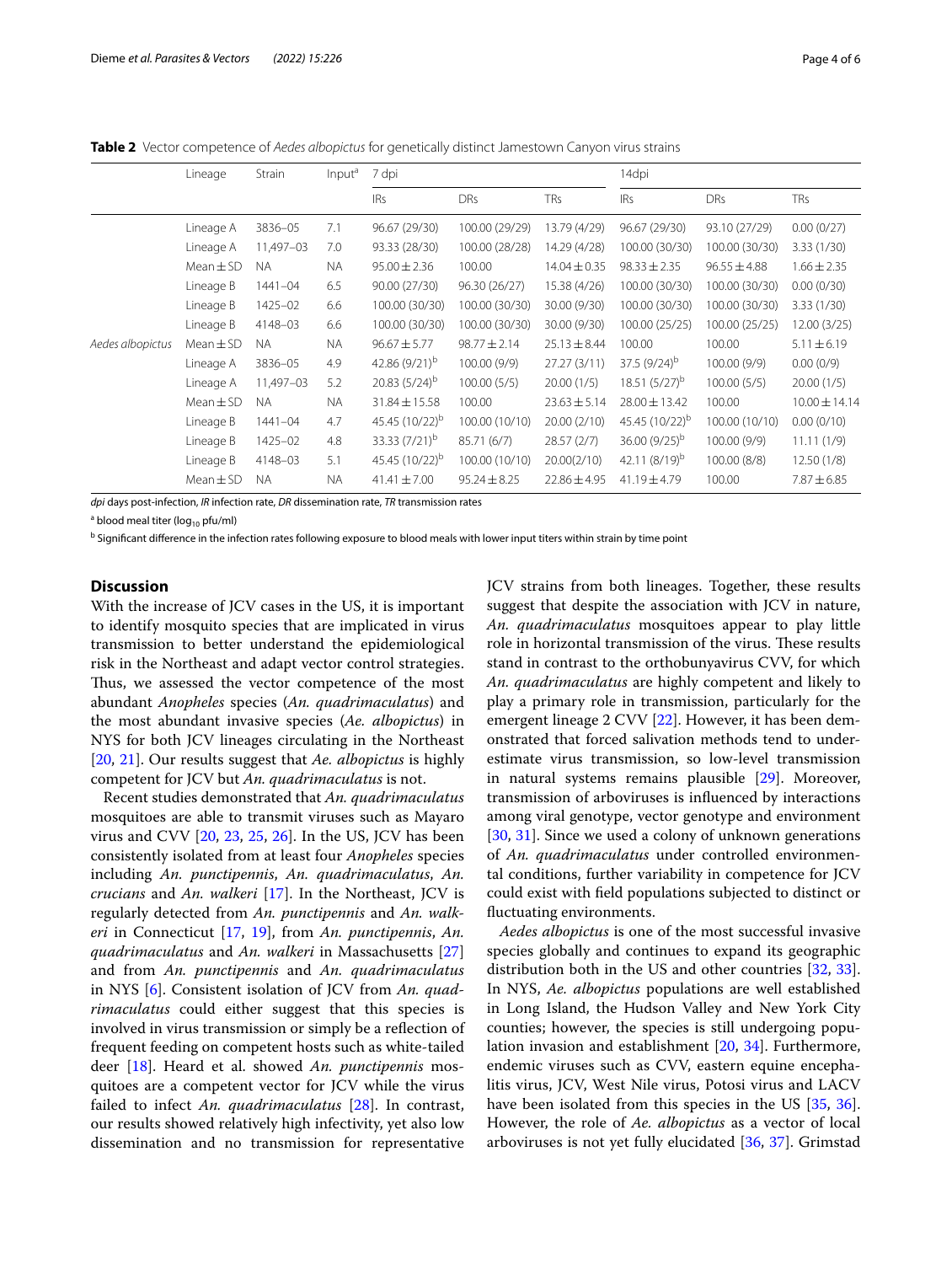et al. reported JCV transmission at 14 dpi by *Ae. albopictus* [\[38](#page-5-26)]. Additional studies assessing vector competence of local *Aedes* mosquitoes for JCV broadly demonstrate transmissibility [[28,](#page-5-16) [39](#page-5-27), [40\]](#page-5-28). Importantly, we now demonstrate transmission of both JCV lineages by *Ae. albopictus* and high competence at a large range of doses. These data have important implications for infectiousness during viremic phases of primary hosts, but additionally suggest the potential for less competent hosts to contribute to transmission cycles. Surprisingly, we also found that JCV is consistently better transmitted at 7 dpi relative to 14 dpi. Since there is no evidence that JCV or other arboviral infections are regularly cleared from mosquitoes, these data suggest that virulence of JCV in vectors could impact longevity and transmissibility.

Although JCV cases are more frequently diagnosed in the upper Midwest, prevalence in the Eastern US has been increasing [[7](#page-4-6)]. In addition, in North Carolina the only documented case of JCV occurred in a liver transplant patient [[41\]](#page-5-29). Furthermore, JCV has consistently been detected from diverse mosquito species in the Northeast, with *Aedes* species most strongly associated with the virus  $[10, 17, 19]$  $[10, 17, 19]$  $[10, 17, 19]$  $[10, 17, 19]$  $[10, 17, 19]$  $[10, 17, 19]$  $[10, 17, 19]$ . Three exotic invasive mosquito species (*Ae. albopictus*, *Ae. aegypti* and *Ae japonicus*) have been shown to be competent vectors for local endemic orthobunyaviruses including JCV, LACV and CVV [\[21](#page-5-9), [42–](#page-5-30)[45](#page-5-31)]. Together, these data suggest that the transmission risk of these native mosquito-borne diseases may be increased by the introduction and establishment of invasive mosquito species.

## **Conclusion**

To the best of our knowledge, our study provides the frst evidence of infection of JCV in *An. quadrimaculatus* and vector competence of *Ae. albopictus* for both lineages. Establishment of *Ae. albopictus* in the Northeast could increase the threat of JCV transmission in the region.

#### **Abbreviations**

dpi: Days post-infection; Ae: *Aedes*; An: *Anopheles*; JCV: Jamestown Canyon virus; LACV: La Crosse virus; CVV: Cache Valley virus; N: Number; IR: Infection rate; DR: Dissemination rate; TR: Transmission rates; US: United States; NYS: New York State.

#### **Acknowledgements**

We thank Phil Armstrong at The Connecticut Agricultural Experimental Station for providing virus strains. We thank the New York State Department of Health, Wadsworth Center Media and Tissue Core Facility for providing cells and media for these studies. We additionally thank the NYS Arbovirus Laboratory insectary staff for assistance with rearing and experimentation.

#### **Author contributions**

Designed research: CD, ATC and LDK. Performed research: CD. Analyzed data: CD, ATC and LDK. Wrote the paper: CD, ATC and LDK. All authors read and approved the fnal manuscript.

#### **Funding**

This publication was supported by Cooperative Agreement number U01CK000509, funded by the Centers for Disease Control and Prevention. Its contents are solely the responsibility of the authors and do not necessarily represent the official views of the Centers for Disease Control and Prevention or the Department of Health.

#### **Availability of data and materials**

Data generated in this study are available from the corresponding authors upon reasonable request.

## **Declarations**

**Ethics approval and consent to participate** Not applicable.

## **Consent for publication**

Not applicable.

#### **Competing interests**

The authors declare that they have no competing interests.

#### **Author details**

<sup>1</sup> Institut Pasteur de Guinée, Conakry, Guinea. <sup>2</sup> Wadsworth Center, New York State Department of Health, Slingerlands, NY, USA.<sup>3</sup> Department of Biomedical Sciences, School of Public Health, State University of New York at Albany, Albany, NY, USA.

Received: 30 March 2022 Accepted: 20 May 2022<br>Published online: 23 June 2022

#### **References**

- <span id="page-4-0"></span>1. Webster D, Dimitrova K, Holloway K, Makowski K, Safronetz D, Drebot MA. California serogroup virus infection associated with encephalitis and cognitive decline, Canada, 2015. Emerg Infect Dis. 2017;23:1423–4.
- <span id="page-4-1"></span>2. Kinsella CM, Paras ML, Smole S, Mehta S, Ganesh V, Chen LH, et al. Jamestown Canyon virus in Massachusetts: clinical case series and vector screening. Emerg Microbes Infect. 2020;9:903–12.
- <span id="page-4-2"></span>3. Bennett RS, Nelson JT, Gresko AK, Murphy BR, Whitehead SS, Andreadis TG, et al. The full genome sequence of three strains of Jamestown Canyon virus and their pathogenesis in mice or monkeys. Virol J. 2011. <https://doi.org/10.1186/1743-422X-8-136>.
- <span id="page-4-4"></span>4. Armstrong PM, Andreadis TG. Genetic relationships of Jamestown Canyon virus strains infecting mosquitoes collected in Connecticut. Am J Trop Med Hyg. 2007;77:1157–62.
- <span id="page-4-3"></span>5. Solomon IH, Ganesh VS, Yu G, Deng XD, Wilson MR, Miller S, et al. Fatal case of chronic Jamestown Canyon virus encephalitis diagnosed by metagenomic sequencing in patient receiving rituximab. Emerg Infect Dis. 2021;27:238–42.
- <span id="page-4-5"></span>6. Dieme C, Mafei J, Ngo K, Zink SD, Koetzner C, Kuo L, et al. Cache Valley virus and Jamestown Canyon virus surveillance, diversity, and vector competence. Poster Sess Northeast Reg Cent Excell Vector-Borne Dis. 2021 ; 2021
- <span id="page-4-6"></span>7. Statistics and Maps, Jamestown Canyon virus, CDC n.d. [https://www.cdc.](https://www.cdc.gov/jamestown-canyon/statistics/index.html) [gov/jamestown-canyon/statistics/index.html.](https://www.cdc.gov/jamestown-canyon/statistics/index.html) Accessed 2 Nov 2021.
- <span id="page-4-7"></span>8. Sahu SP, Landgraf J, Wineland N, Pedersen D, Alstad D, Gustafson G. Isolation of Jamestown Canyon virus (California virus group) from vesicular lesions of a horse. J Vet Diagn Investig. 2000;12:80–3.
- <span id="page-4-8"></span>9. Vosoughi R, Walkty A, Drebot MA, Kadkhoda K. Jamestown Canyon virus meningoencephalitis mimicking migraine with aura in a resident of Manitoba. CMAJ. 2018;190:E262–4.
- <span id="page-4-9"></span>10. VanderVeen N, Nguyen N, Hoang K, Parviz J, Khan T, Zhen A, et al. Encephalitis with coinfection by Jamestown Canyon virus (JCV) and varicella zoster virus (VZV). IDCases. 2020;22:e00966.
- <span id="page-4-10"></span>11. Pastula DM, Johnson DKH, White JL, Ii APD, Fischer M, Staples JE. Jamestown Canyon virus disease in the United States—2000–2013. Am J Trop Med Hyg. 2015;93:384–9.